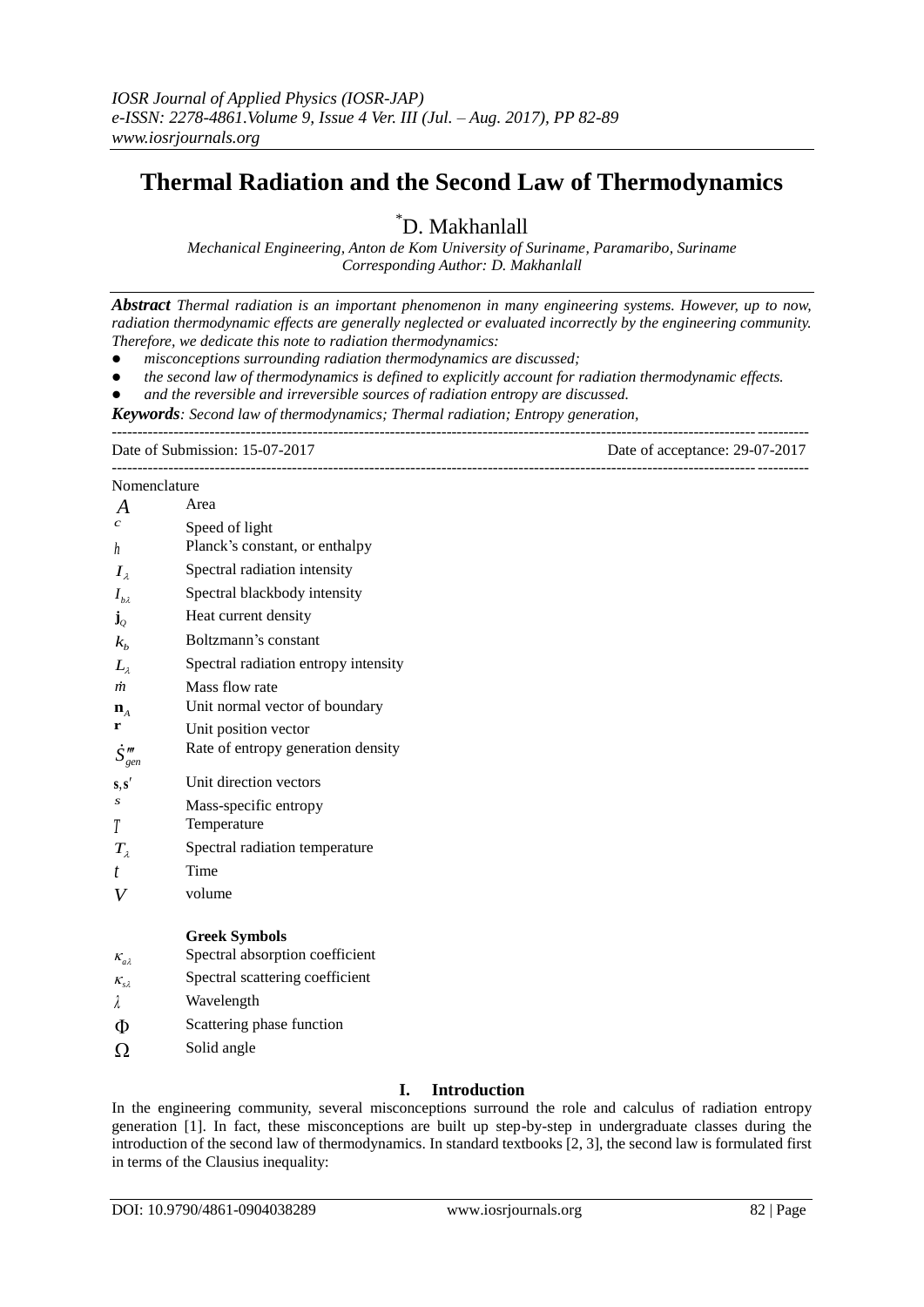$$
\oint \frac{\delta Q}{T} \le 0 \tag{1}
$$

which, when applied to a closed system that interacts with the environment (Fig. 1a), shows the degree of irreversibility of different paths going from an initial state to a final state, i.e.:

$$
S_{gen} = S_2 - S_1 - \int_{1}^{2} \frac{\delta Q}{T} \ge 0
$$
 (2)

Eq. (2) is easily extended to open systems by noting that, in addition to heat, entropy is also transported with mass Eq. (2) is easily extended to open systems by hoting that, in addition to heat, entropy is also transported with hasself<br>flow (Fig. 1b). The rate of entropy generation in an open system is thus given by the second law in

$$
\dot{S}_{gen} = \frac{\partial S}{\partial t} - \frac{\dot{Q}}{T} + \sum_{out} \dot{m} s - \sum_{in} \dot{m} s \ge 0
$$
\n(3)

Eq. (3) is supposed to govern entropy generation in all type of systems [2, 3]. accounted for as follows [1]:

By expressing the heat transfer term in vector form, several authors show that radiation thermodynamic effects are  
accounted for as follows [1]:  

$$
\dot{S}_{gen, heat} = \dot{\mathbf{j}}_Q \cdot \nabla \frac{1}{T} = -\dot{\mathbf{j}}_Q \cdot (\nabla T/T^2) = -(\dot{\mathbf{j}}_Q^C + \dot{\mathbf{j}}_Q^R) \cdot \nabla T/T^2
$$
(4)

This equation is in general *not* correct, and it actually points to a fundamental weakness in the setup of the energy equation in which thermal radiation is treated as a source term. Such an approach may not correctly describe the behavior of thermal radiation. Correct extension of the second law of thermodynamics is discussed herein.

## **II. Fundamental Radiation Thermodynamics**

### **2.1 Planck's equation of non-equilibrium radiation thermodynamics**

Planck [5] derived the spectral radiative entropy intensity of an incoherent unpolarized radiation beam:

**II. Fundamental Radiation Thermodynamics**  
\n**non-equilibrium radiation thermodynamics**  
\n**central radiative entropy intensity of an incoherent unpolarized radiation beam:**  
\n
$$
L_{\lambda} = \frac{2k_b c}{\lambda^4} \left\{ \left( 1 + \frac{I_{\lambda}}{2hc^2 \lambda^{-5}} \right) \ln \left( 1 + \frac{I_{\lambda}}{2hc^2 \lambda^{-5}} \right) - \frac{I_{\lambda}}{2hc^2 \lambda^{-5}} \ln \frac{I_{\lambda}}{2hc^2 \lambda^{-5}} \right\} (5)
$$
\nmost fundamental equation in non-equilibrium radiation thermodynamics [6]. In the

Eq. (5) is considered the most fundamental equation in non-equilibrium radiation thermodynamics [6]. In the special case of an equilibrium radiation field, the spectral intensity is given by Planck's law [5]:<br> $I = \frac{2hc^2}{\sqrt{1 - (1 - 1)^2}}$ 

$$
I_{b\lambda} = \frac{2hc^2}{\lambda^5} \frac{1}{\exp\left[hc/\lambda k_b T\right] - 1}
$$
 (6)

#### **2.2 Thermal radiation and the second law**

With Planck's definition for the spectral radiation entropy intensity, the second law of thermodynamics can readily be extended to account for thermal radiation effects. Consider the open thermodynamic system shown in Fig. 2. In its most general form, the second law states that the total change of entropy in the system is caused by the reversible entropy change (transferred entropy) and the irreversible entropy change (entropy generation) [7]. The rate at which the total entropy in the system changes is thus [7]:

$$
\frac{dS}{dt} = \frac{d_e S_{rev}}{dt} + \frac{d_i S_{irr}}{dt}
$$
 (7)

Now, consider these terms separately:

### **(a) The total entropy change**

If we neglect thermal radiation, then the total entropy change in the system occurs in matter, and is given by [7]:

$$
\frac{dS}{dt} = \frac{dS_M}{dt} = \int_{V} \frac{\partial(\rho s)}{\partial t} dV
$$
 (8)

However, when a radiation field is present, then the total entropy change in the system consists of the entropy

change in matter plus the entropy change in the radiation field. The entropy change in the radiation field is [8]:  
\n
$$
\frac{dS_R}{dt} = \iint_{V} \int_{\lambda} \frac{1}{4\pi} \frac{\partial L_{\lambda}(\mathbf{r}, \mathbf{s}, t)}{\partial t} d\Omega d\lambda dV
$$
\n(9)

which is negligible for most systems because of the factor  $1/c$ . Hence, in the presence of thermal radiation, the total entropy change is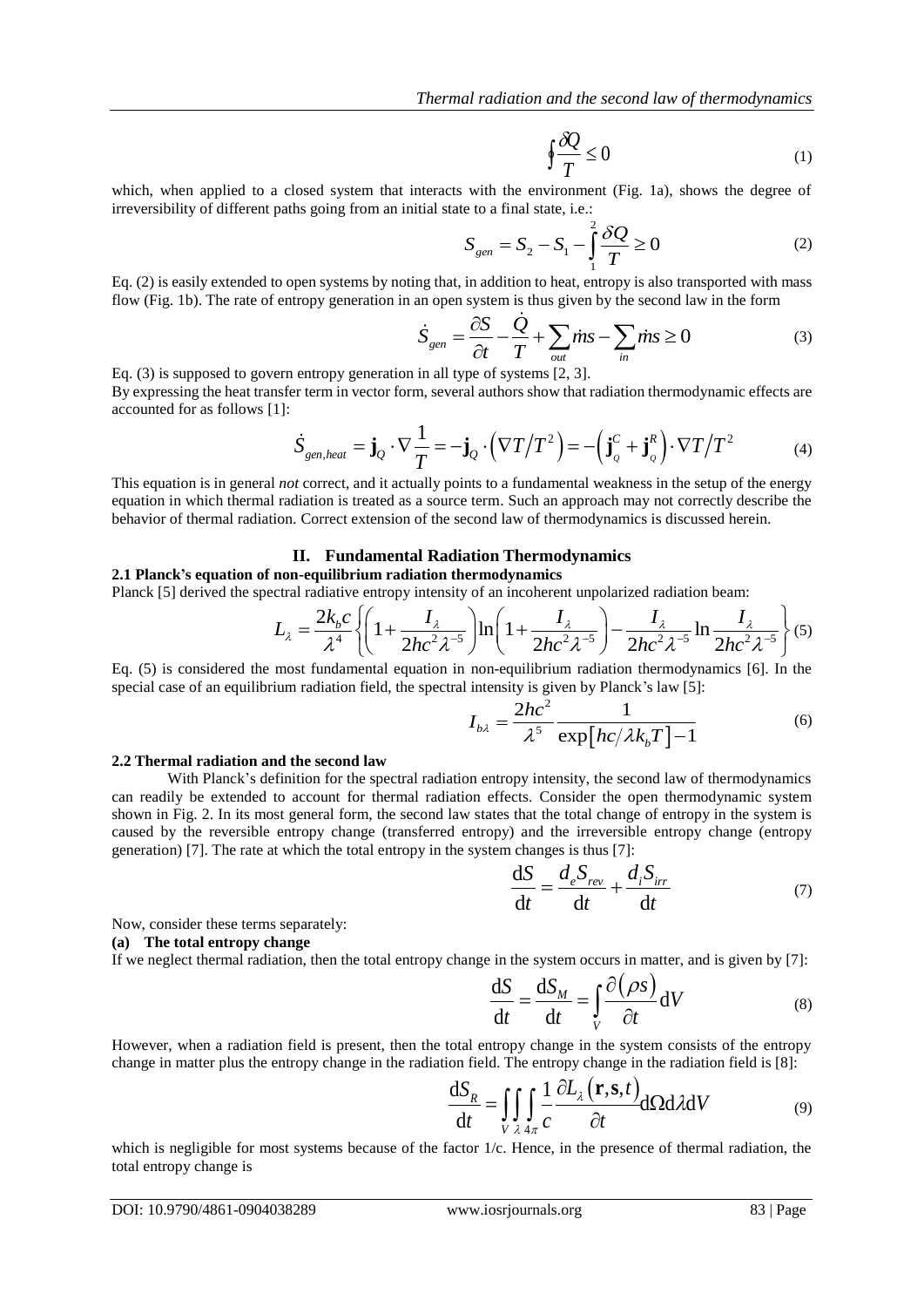*Thermal radiation and the second law of thermodynamics*

$$
\frac{\mathrm{d}S}{\mathrm{d}t} = \frac{\mathrm{d}S_M}{\mathrm{d}t} + \frac{\mathrm{d}S_R}{\mathrm{d}t} \cong \int_V \frac{\partial(\rho s)}{\partial t} \mathrm{d}V \tag{10}
$$

#### **(b) The reversible entropy change**

Again, neglecting thermal radiation, and taken into account entropy transfer into the system with heat conduction at the boundary and with the mass flow, then<br>  $\frac{d_e S_{rev}}{d_e S_{rev}} = \frac{dS_e}{dt} + \frac{dS_m}{dt} = \sum \frac{\dot{Q}}{dt} + \sum \dot{m}S - \$ conduction at the boundary and with the mass flow, then<br> $\frac{d_e S_{rev}}{d_e S_{rev}} = \frac{dS_e}{dr} + \frac{dS_m}{dr}$ 

and taken into account entropy transfer into the system with heat mass flow, then  
\n
$$
\frac{d_e S_{rev}}{dt} = \frac{dS_c}{dt} + \frac{dS_m}{dt} = \sum_{boundary} \frac{\dot{Q}}{T} + \sum_{in} \dot{m}S - \sum_{out} \dot{m}S
$$
\n(11)

When a radiation field is also present, we need to consider that there is a radiative entropy flow in the radiative field, and a radiative entropy flow associated with the absorption-emission of radiation heat by matter [9, 10]. Hence, in the medium, the total reversible radiative entropy change is<br>  $\frac{d\dot{S}_r}{dt} = \left(\frac{d\dot{S}_r^R}{dt}\right)^2 + \left(\frac{d\dot{S}_r^R}{dt^2}\right)^2$ 

entropy change is  
\n
$$
\frac{d\dot{S}_r}{dt}\Bigg|_{(medium)} = \left(\frac{d\dot{S}_r^R}{dt}\right)_m + \left(\frac{d\dot{S}_r^M}{dt}\right)_m
$$
\n(12)

where,

(b) The reversible entropy change  
\n
$$
\frac{dS}{dt} = \frac{dS_M}{dt} + \frac{dS_R}{dt} \approx \int_{V} \frac{\partial(\rho s)}{\partial t} dV
$$
\n(10)  
\nConducting at the boundary and with the mass flow, then  
\nconduction at the boundary and with the mass flow, then  
\n
$$
\frac{d_{\rho} S_{\rho\nu}}{dt} = \frac{d\hat{S}_{\rho}}{dt} + \frac{d\hat{S}_{m}}{dt} = \sum_{\substack{m \text{ bounded}}} \frac{\partial}{\partial t} + \sum_{\substack{m \text{ bounded}}} m \sin \hat{\theta} = \sum_{\substack{m \text{ odd}}} m \sin \hat{\theta} = \sum_{\substack{m \text{ odd}}} m \sin \hat{\theta} = \sum_{\substack{m \text{ odd}}} m \sin \hat{\theta} = \sum_{\substack{m \text{ odd}}} m \sin \hat{\theta} = \sum_{\substack{m \text{ odd}}} m \sin \hat{\theta} = \sum_{\substack{m \text{ odd}}} m \sin \hat{\theta} = \sum_{\substack{m \text{ odd}}} m \sin \hat{\theta} = \sum_{\substack{m \text{ odd}}} m \sin \hat{\theta} = \sum_{\substack{m \text{ odd}}} m \sin \hat{\theta} = \sum_{\substack{m \text{ odd}}} m \sin \hat{\theta} = \sum_{\substack{m \text{ odd}}} m \sin \hat{\theta} = \sum_{\substack{m \text{ odd}}} m \sin \hat{\theta} = \sum_{\substack{m \text{ odd}}} m \sin \hat{\theta} = \sum_{\substack{m \text{ odd}}} m \sin \hat{\theta} = \sum_{\substack{m \text{ odd}}} m \sin \hat{\theta} = \sum_{\substack{m \text{ odd}}} m \sin \hat{\theta} = \sum_{\substack{m \text{ odd}}} m \sin \hat{\theta} = \sum_{\substack{m \text{ odd}}} m \sin \hat{\theta} = \sum_{\substack{m \text{ odd}}} m \sin \hat{\theta} = \sum_{\substack{m \text{ odd}}} m \sin \hat{\theta} = \sum_{\substack{m \text{ odd}}} m \sin \hat{\theta} = \sum_{\substack{m \text{ odd}}} m \sin \hat{\theta} = \sum_{\substack{m \text{ odd}}} m \sin \hat{\theta} = \sum_{\substack{m \text{ odd}}} m \sin \hat{\theta} = \sum_{\substack{m \text{ odd}}} m \sin \hat{\theta} = \sum_{\substack{m \text
$$

and

$$
= \iint_{V} \iint_{\lambda} \mathbf{s} \cdot \nabla L_{\lambda} (\mathbf{r}, \mathbf{s}) \, d\Omega d\lambda \, dV
$$
\n
$$
\left( \frac{d \dot{S}_{r}^{M}}{dt} \right)_{m} = -\frac{\iint_{V} Q_{\lambda} d\lambda \, dV}{T} = \iint_{V} \frac{K_{a\lambda}}{T} \int_{4\pi} [I_{\lambda} (\mathbf{r}, \mathbf{s}) - I_{b\lambda} (T)] \, d\Omega d\lambda \, dV \quad (14)
$$
\n
$$
= -\frac{\iint_{V} Q_{\lambda} d\lambda \, dV}{T} = -\frac{\iint_{V} Q_{\lambda} d\lambda \, dV}{T} = -\frac{\iint_{V} Q_{\lambda} d\lambda \, dV}{T} = -\frac{\iint_{V} Q_{\lambda} d\lambda \, dV}{T} = -\frac{\iint_{V} Q_{\lambda} d\lambda \, dV}{T} = -\frac{\iint_{V} Q_{\lambda} d\lambda \, dV}{T} = -\frac{\iint_{V} Q_{\lambda} d\lambda \, dV}{T} = -\frac{\iint_{V} Q_{\lambda} d\lambda \, dV}{T} = -\frac{\iint_{V} Q_{\lambda} d\lambda \, dV}{T} = -\frac{\iint_{V} Q_{\lambda} d\lambda \, dV}{T} = -\frac{\iint_{V} Q_{\lambda} d\lambda \, dV}{T} = -\frac{\iint_{V} Q_{\lambda} d\lambda \, dV}{T} = -\frac{\iint_{V} Q_{\lambda} d\lambda \, dV}{T} = -\frac{\iint_{V} Q_{\lambda} d\lambda \, dV}{T} = -\frac{\iint_{V} Q_{\lambda} d\lambda \, dV}{T} = -\frac{\iint_{V} Q_{\lambda} d\lambda \, dV}{T} = -\frac{\iint_{V} Q_{\lambda} d\lambda \, dV}{T} = -\frac{\iint_{V} Q_{\lambda} d\lambda \, dV}{T} = -\frac{\iint_{V} Q_{\lambda} d\lambda \, dV}{T} = -\frac{\iint_{V} Q_{\lambda} d\lambda \, dV}{T} = -\frac{\iint_{V} Q_{\lambda} d\lambda \, dV}{T} = -\frac{\iint_{V} Q_{\lambda} d\lambda \, dV}{T} = -\frac{\iint_{V} Q_{\lambda} d
$$

In the medium at solid walls, the total reversible radiative entropy change is given by  
\n
$$
\frac{d\dot{S}_r}{dt}\bigg|_{(wall)} = \left(\frac{d\dot{S}_r^R}{dt}\right)_w + \left(\frac{d\dot{S}_r^M}{dt}\right)_w
$$
\n(15)

where, for an opaque wall surface,

$$
\left(\frac{d\dot{S}_r^R}{dt}\right)_w = -\iint_A \int_A L_\lambda(\mathbf{r}_w, \mathbf{s})(\mathbf{n}_w \cdot \mathbf{s}) d\Omega d\lambda dA
$$
\n(16)\n
$$
\left(\frac{\dot{S}_r^R}{dt}\right)_w = -\iint_A \int_A L_\lambda(\mathbf{r}_w, \mathbf{s})(\mathbf{n}_w \cdot \mathbf{s}) d\Omega d\lambda dA
$$

and

$$
\left(\frac{d\dot{S}_{r}^{M}}{dt}\right)_{w} = -\frac{\int_{A} Q_{\lambda}(\mathbf{r}_{w}) d\lambda dA}{T(\mathbf{r}_{w})}
$$
\n
$$
= \frac{1}{T(\mathbf{r}_{w})} \int_{A} \int_{\lambda} I_{\lambda}(\mathbf{r}_{w}, \mathbf{s}) (\mathbf{n}_{w} \cdot \mathbf{s}) d\Omega d\lambda dA
$$
\n(17)

$$
= \frac{1}{T(\mathbf{r}_{w})} \iint_{A} \iint_{A} I_{\lambda}(\mathbf{r}_{w}, \mathbf{s}) (\mathbf{n}_{w} \cdot \mathbf{s}) d\Omega d\lambda dA
$$

Hence, in the presence of thermal radiation, the reversible entropy change relation takes on the form<br>  $d_e S_{rev} = d\dot{S}_{c} + d\dot{S}_{m} + d\dot{S}_{r}$ 

$$
\frac{d_e S_{rev}}{dt} = \frac{d\dot{S}_c}{dt} + \frac{d\dot{S}_m}{dt} + \frac{d\dot{S}_r}{dt}
$$
(18)

# **(c) The irreversible entropy change**

When radiation is neglected, the total entropy generation is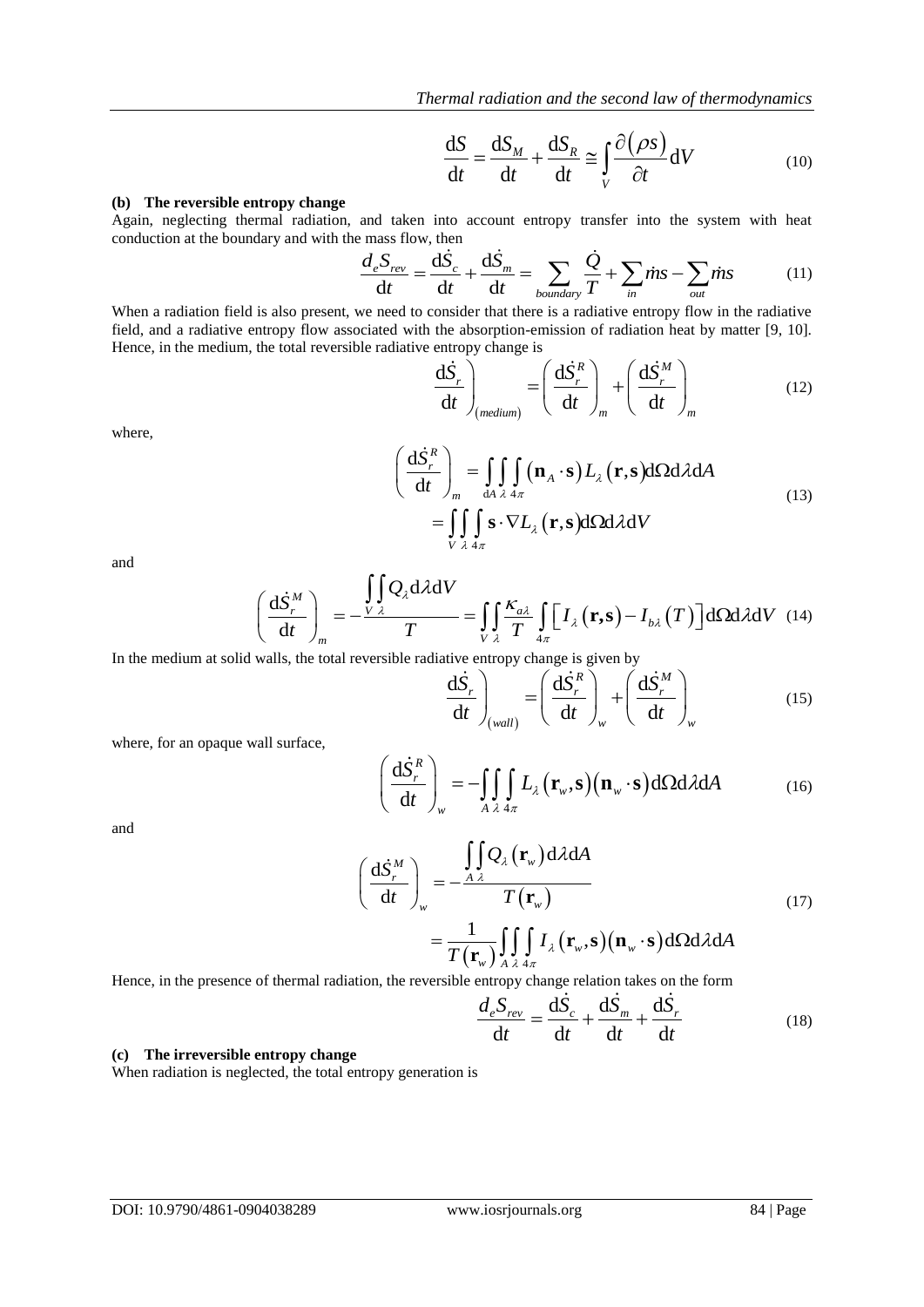$$
\frac{d_i S_{irr}}{\mathrm{d}t} = \int\limits_V \dot{S}_{gen}^{\prime\prime\prime} \mathrm{d}V\tag{19}
$$

In the presence or radiation, Eq.(17) must also be considered. In this case,  
\n
$$
\frac{d_i S_{irr}}{dt} = \int_{V} \dot{S}_{gen}^{m} dV + \int_{A} \dot{S}_{gen,r}^{m wall} dA
$$

form:  $c \neq \dot{Q}^R$ 

Hence, the second law of thermodynamics, restated to account for thermal radiation, assumes the following form:  
\n
$$
\dot{S}_{gen} = \frac{dS}{dt} - \frac{\dot{Q}^C}{T} - \left(L + \frac{\dot{Q}^R}{T}\right) + \sum_{out} \dot{m} s - \sum_{in} \dot{m} s \ge 0 \tag{21}
$$

The first term in the bracket is for the radiative entropy flow in the radiative field, while second one is for the radiative entropy flow in matter, as shown in Fig. 2.

#### **2.3 The reversible and irreversible sources of radiation entropy**

The extended second law of thermodynamics derived in the previous section can in principle be separated into three parts, i.e. one part for each of the carriers of entropy:<br>  $\left(\vec{S}\right)$   $\left(\vec{S}\right)$   $\left(\sum_{n} \vec{m}S - \sum_{out} \vec{$ three parts, i.e. one part for each of the carriers of entropy:

entropy:  
\n
$$
\begin{pmatrix}\n\dot{S}_{gen,m} \\
\dot{S}_{gen,c} \\
\dot{S}_{gen,r}\n\end{pmatrix} = \frac{dS}{dt} - \begin{pmatrix}\n\sum_{in} \dot{m}S - \sum_{out} \dot{m}S \\
\frac{\dot{Q}^C}{T} \\
\frac{\dot{Q}^R}{T} + L\n\end{pmatrix} \ge 0
$$
\n(22)

The generation terms on the LHS of above expression are the irreversible sources of entropy, while the RHS bracket contains the reversible (transferred) entropy sources. The radiation irreversible source term accounts for radiation entropy generation in the medium and at the solid walls. The following relations holds:

$$
\left(\dot{S}_{gen,r}\right) = \begin{pmatrix} \dot{S}_{gen,r}^{medium} \\ \dot{S}_{gen,r}^{wall} \\ \dot{S}_{gen,r}^{wall} \end{pmatrix} \ge 0 \tag{23}
$$

with

$$
\dot{S}_{gen,r}^{medium} = L_{medium} + \frac{Q^R}{T} \Big)_{medium} \ge 0
$$
\n(24)

*R*

and

$$
\dot{S}_{gen,r}^{wall} = L_{wall} + \frac{Q^R}{T}\bigg)_{wall} \ge 0
$$
\n(25)

The RHS expressions in these equations are the reversible (transferred) radiation entropy sources. They can be determined from the relations derived in the previous sections:<br>
(a) Reversible radiative entropy sources in medium:<br>  $I_{c} = \left(\frac{d\dot{S}_{r}^{R}}{S_{c}}\right) = \int \int$ 

(a) Reversible radiative entropy sources in medium:

the previous sections:  
\ns in medium:  
\n
$$
L_{medium} = \left(\frac{d\dot{S}_r^R}{dt}\right)_m = \iint_{V} \iint_{A} \mathbf{s} \cdot \nabla L_{\lambda}(\mathbf{r}, \mathbf{s}) d\Omega d\lambda dV
$$
\n(26)

$$
L_{medium} = \left(\frac{d\dot{S}_r^R}{dt}\right)_m = \iint_V \int_{\lambda} \mathbf{s} \cdot \nabla L_{\lambda}(\mathbf{r}, \mathbf{s}) d\Omega d\lambda dV
$$
\n(26)\n
$$
\frac{Q^R}{T}\bigg|_{medium} = \left(\frac{d\dot{S}_r^M}{dt}\right)_m = \iint_V \frac{K_{a\lambda}}{T} \int_{4\pi} [I_{\lambda}(\mathbf{r}, \mathbf{s}) - I_{b\lambda}(T)] d\Omega d\lambda dV
$$
\n(27)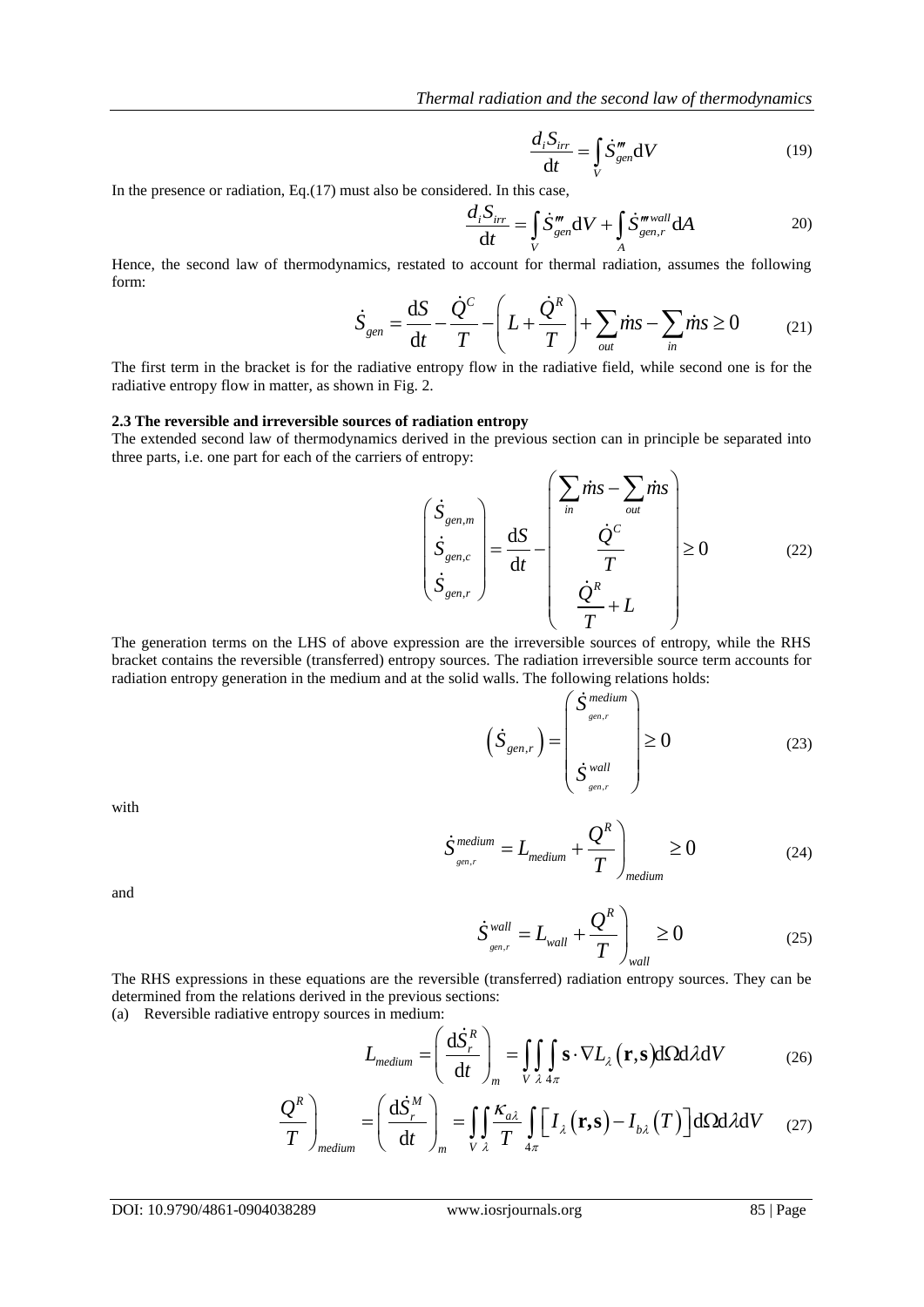(b) Reversible radiative entropy sources at solid walls:

**IDENTIFY and SET UP:**  
\n(28)  
\n(29)  
\n
$$
L_{wall} = \left(\frac{d\dot{S}_r^R}{dt}\right)_w = -\iint_A \int_A L_\lambda (\mathbf{r}_w, \mathbf{s}) (\mathbf{n}_w \cdot \mathbf{s}) d\Omega d\lambda dA
$$
\n(28)  
\n(29)  
\n(20)  
\n(21)  
\n(21)  
\n(22)  
\n(23)  
\n(24)  
\n(25)  
\n(26)  
\n(29)  
\n(21)  
\n(21)  
\n(21)  
\n(22)  
\n(23)  
\n(24)  
\n(25)  
\n(26)  
\n(29)  
\n(21)  
\n(21)  
\n(21)  
\n(22)  
\n(23)  
\n(24)  
\n(25)  
\n(26)  
\n(29)  
\n(21)  
\n(21)  
\n(21)  
\n(29)  
\n(21)  
\n(21)  
\n(29)  
\n(21)  
\n(21)  
\n(21)  
\n(29)  
\n(21)  
\n(21)  
\n(29)  
\n(21)  
\n(21)  
\n(29)  
\n(21)  
\n(21)  
\n(21)  
\n(29)  
\n(21)  
\n(21)  
\n(21)  
\n(21)  
\n(22)  
\n(23)  
\n(24)  
\n(25)  
\n(26)  
\n(29)  
\n(20)  
\n(21)  
\n(21)  
\n(21)  
\n(22)  
\n(25)  
\n(26)  
\n(29)  
\n(20)  
\n(21)  
\n(21)  
\n(21)  
\n(22)  
\n(23)  
\n(24)  
\n(25)  
\n(26)  
\n(29)  
\n(21)  
\n(21)  
\n(29)  
\n(21)  
\n(21)  
\n(29)  
\n(20)  
\n(21)  
\n(29)  
\n(21)  
\n(29)  
\n(21)  
\n(21)  
\n(29)  
\n(21)  
\n(29)  
\

$$
L_{wall} = \left(\frac{dS_r^R}{dt}\right)_w = -\iint_A L_\lambda(\mathbf{r}_w, \mathbf{s})(\mathbf{n}_w \cdot \mathbf{s}) d\Omega d\lambda dA \qquad (28)
$$

$$
\frac{Q^R}{T}\bigg)_{wall} = \left(\frac{d\dot{S}_r^M}{dt}\right)_w = \frac{1}{T(\mathbf{r}_w)} \iint_A L_\lambda(\mathbf{r}_w, \mathbf{s})(\mathbf{n}_w \cdot \mathbf{s}) d\Omega d\lambda dA \qquad (29)
$$

With eq. (5), and using the radiative energy transfer equation (RETE) [11]:

$$
\begin{aligned}\n\text{wall} \quad & \langle \mathbf{u} \rangle_{w} \mathbf{I} \left( \mathbf{I}_{w} \right)_{A} \lambda \lambda \mathbf{d} \pi \\
& \text{energy transfer equation (RETE) [11]:} \\
\mathbf{S} \cdot \nabla I_{\lambda} \left( \mathbf{r}, \mathbf{S} \right) &= -(\kappa_{a\lambda} + \kappa_{s\lambda}) I_{\lambda} \left( \mathbf{r}, \mathbf{S} \right) + \kappa_{a\lambda} I_{b\lambda} \left( T(\mathbf{r}) \right) \\
& \quad + \frac{\kappa_{s\lambda}}{4\pi} \int_{4\pi} I_{\lambda} \left( \mathbf{r}, \mathbf{S}' \right) \Phi_{\lambda} \left( \mathbf{s}, \mathbf{S}' \right) d\Omega'\n\end{aligned} \tag{30}
$$

to derive the radiative entropy transfer equation (REnTE):

$$
4\pi \int_{4\pi}^{4} \kappa^{2} \left( \mathbf{r} \cdot \mathbf{s} \right) d\mathbf{r} \, d\mathbf{r}
$$
\n
$$
\mathbf{s} \cdot \nabla L_{\lambda} (\mathbf{r}, \mathbf{s}) = \left( \partial L_{\lambda} (\mathbf{r}, \mathbf{s}) / \partial I_{\lambda} \right) \left( \mathbf{s} \cdot \nabla I_{\lambda} (\mathbf{r}, \mathbf{s}) \right)
$$
\n
$$
= -(\kappa_{a\lambda} + \kappa_{s\lambda}) \frac{I_{\lambda} (\mathbf{r}, \mathbf{s})}{T_{\lambda} (\mathbf{r}, \mathbf{s})} + \kappa_{a\lambda} \frac{I_{b\lambda} (T(\mathbf{r}))}{T_{\lambda} (\mathbf{r}, \mathbf{s})}
$$
\n
$$
+ \frac{\kappa_{s\lambda}}{4\pi} \int_{4\pi}^{4} \frac{I_{\lambda} (\mathbf{r}, \mathbf{s})}{T_{\lambda} (\mathbf{r}, \mathbf{s})} \Phi_{\lambda} (\mathbf{s}, \mathbf{s}') d\Omega'
$$
\n(31)

we can restate the reversible radiative entropy sources in their local forms, which can be solved numerically by the procedures given in [10], and employ them to evaluate the local irreversible radiative entropy sources:

(c) Local irreversible and reversible radiative entropy sources in medium:  
\n
$$
\dot{S}_{gen,r}^{mmedian} = L_{medium}^{m} + \frac{Q^{R}}{T} \Big|_{median}^{m}
$$
\n
$$
= \int_{\lambda} \int_{4\pi} \left[ - (\kappa_{a\lambda} + \kappa_{s\lambda}) \frac{I_{\lambda}(\mathbf{r}, \mathbf{s})}{T_{\lambda}(\mathbf{r}, \mathbf{s})} + \kappa_{a\lambda} \frac{I_{b\lambda}(T_{M}(\mathbf{r}))}{T_{\lambda}(\mathbf{r}, \mathbf{s})} + \frac{\kappa_{s\lambda}}{4\pi} \int_{4\pi} \frac{I_{\lambda}(\mathbf{r}, \mathbf{s})}{T_{\lambda}(\mathbf{r}, \mathbf{s})} \Phi_{\lambda}(\mathbf{s}, \mathbf{s}') d\Omega' \right] d\lambda
$$
\n
$$
+ \int_{4} \frac{\kappa_{a\lambda}}{T_{M}(\mathbf{r})} \int_{4\pi} [I_{\lambda}(\mathbf{r}, \mathbf{s}) - I_{b\lambda}(T_{M}(\mathbf{r}))] d\Omega d\lambda
$$
\n(d) Local irreversible and reversible radiative entropy sources at walls:  
\n
$$
\dot{S}^{mwall} = L_{cell}^{m} + \frac{Q^{R}}{T} \Big|_{\lambda=0}^{m} = \int_{0}^{m} \left[ \frac{I_{\lambda}(\mathbf{r}, \mathbf{s})}{I_{m}(\mathbf{r}, \mathbf{s})} - I_{\lambda}(\mathbf{r}_{m}, \mathbf{s}) \right] (\mathbf{n}_{m} \cdot \mathbf{s}) d\Omega d\lambda
$$
\n(3)

(d) Local irreversible and reversible radiative entropy sources at walls:

$$
+ \int_{\lambda} \frac{K_{a\lambda}}{T_{\text{M}}(\mathbf{r})} \int_{4\pi} [I_{\lambda}(\mathbf{r}, \mathbf{s}) - I_{b\lambda} (T_{\text{M}}(\mathbf{r}))] d\Omega d\lambda
$$
  
and reversible radiative entropy sources at walls:  

$$
\dot{S}_{gen,r}^{mwall} = L_{wall}^{m} + \frac{Q^{R}}{T} \bigg|_{wall}^{m} = \iint_{\lambda} \left[ \frac{I_{\lambda}(\mathbf{r}_{w}, \mathbf{s})}{T(\mathbf{r}_{w})} - L_{\lambda}(\mathbf{r}_{w}, \mathbf{s}) \right] (\mathbf{n}_{w} \cdot \mathbf{s}) d\Omega d\lambda
$$
(33)

The spectral radiative entropy intensity at solid boundaries can be written in terms of wall emissivity using Planck's law:<br>  $L_{\lambda}(\mathbf{r}_{w}, \mathbf{s}) = \frac{2k_{b}c}{\lambda^{4}} \{ (X+1) \ln(X+1) - X \ln X \}$  (34) Planck's law:

$$
L_{\lambda}(\mathbf{r}_{w}, \mathbf{s}) = \frac{2k_{b}c}{\lambda^{4}} \{ (X+1)\ln(X+1) - X\ln X \}
$$
 (34)

where,

$$
X = \frac{\varepsilon(\mathbf{r}_{w})}{\exp(hc/k\lambda T_{w}) - 1}
$$
 (35)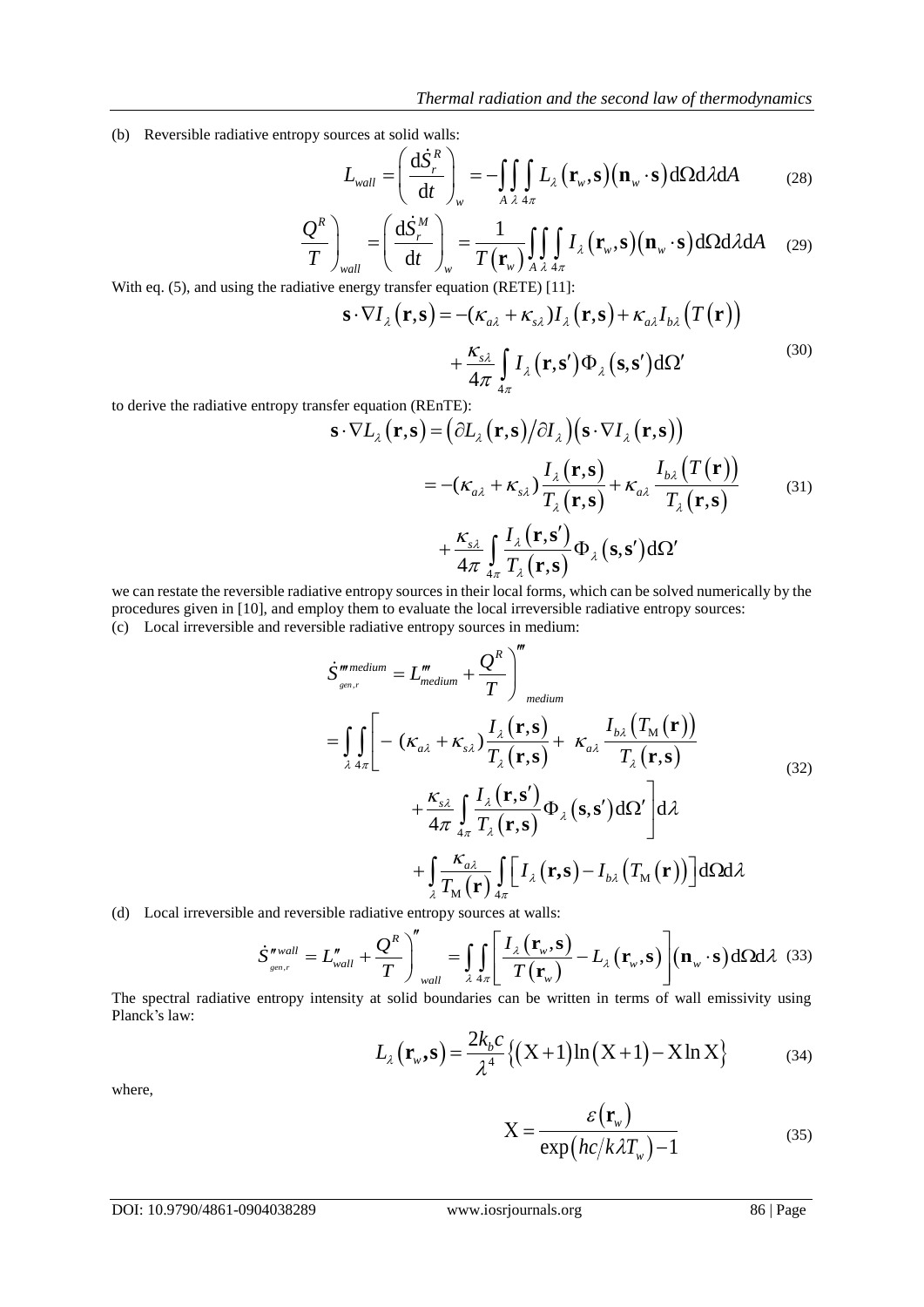# **III. Conclusion**

Radiation thermodynamics has significant implications for engineering systems. It is however not part of standard university curriculum, neither is it correctly treated in any textbooks. As long as radiation thermodynamics is neglected, engineering students will be insufficiently educated in the limitations of Clausius inequality and the second law of thermodynamics. In addition, by neglecting radiation thermodynamics we fail to address the flaw in the first law of thermodynamics. In the setup of the first law, all phenomena that are difficult to treat at first instance, including radiation, are considered to be sources. This approach does not correctly describe the behavior of thermal radiation. For this reason, the heat current density in the energy equation does not give an accurate account for radiation heat transfer. This is also why the conventional extension of the second law is incorrect. The implementation of radiation thermodynamic effects in the second law is an still initial step in treating the thermodynamics of electromagnetic phenomena. It is important to implement all the physics described by Maxwell equation in the second law. The interdisciplinary field of thermodynamics, fluid dynamics, and electromagnetism has important engineering application such as magneto hydrodynamic casting, and plasma flow.

## **References**

- [1] L. H. Liu, S. X. Chu. On the entropy generation formula of radiation heat transfer processes, Journal of Heat Transfer, 2006, 128: 504-506
- [2] Y. A. Cengel, M. Boles. Thermodynamics: An Engineering Approach New York: McGraw-Hill Higher Education, 2012
- [3] M. J. Moran, H. N. Shapiro, D. D. Boettner, M. B. Bailey. Fundamentals of Engineering Thermodynamics, New York: Wiley and Sons, Inc., 2010
- [4] D. Makhanlall. Irreversible thermodynamics of diffusion combustion processes and the role of thermal radiation, Tsinghua University, 2015, Unpublished report
- [5] M. Planck. The Theory of Heat Radiation, New York: Dover Publications, 1959
- [6] D. Makhanlall. Thermodynamic second-law analysis of radiative heat transfer in two-phase (particulate) media, 2013, Journal of Thermophysics and Heat Transfer
- [7] I. Prigogine. Introduction to Thermodynamics of Irreversible Processes, New York: John Wiley & Sons, Inc., 1967
- [8] D. Makhanlall, L.H. Liu, H.C. Zhang. SLA (second-law analysis) of transient radiative transfer processes, Energy, 2010 (35):5151–5160
- [9] F. Caldas, V. Semiao. Entropy generation through radiative transfer in participating media: analysis and numerical computation, Journal of Quantitative Spectroscopy & Radiative Transfer, 2005, 96: 423–437
- [10] L. H. Liu, S. X. Chu. Verification of numerical simulation method for entropy generation of radiation heat transfer in semitransparent medium, Journal of Quantitative Spectroscopy & Radiative Transfer, 2007, 103: 43–56
- [11] M. F. Modest. Radiative Heat Transfer, San Diego, CA: Academic Press, 2003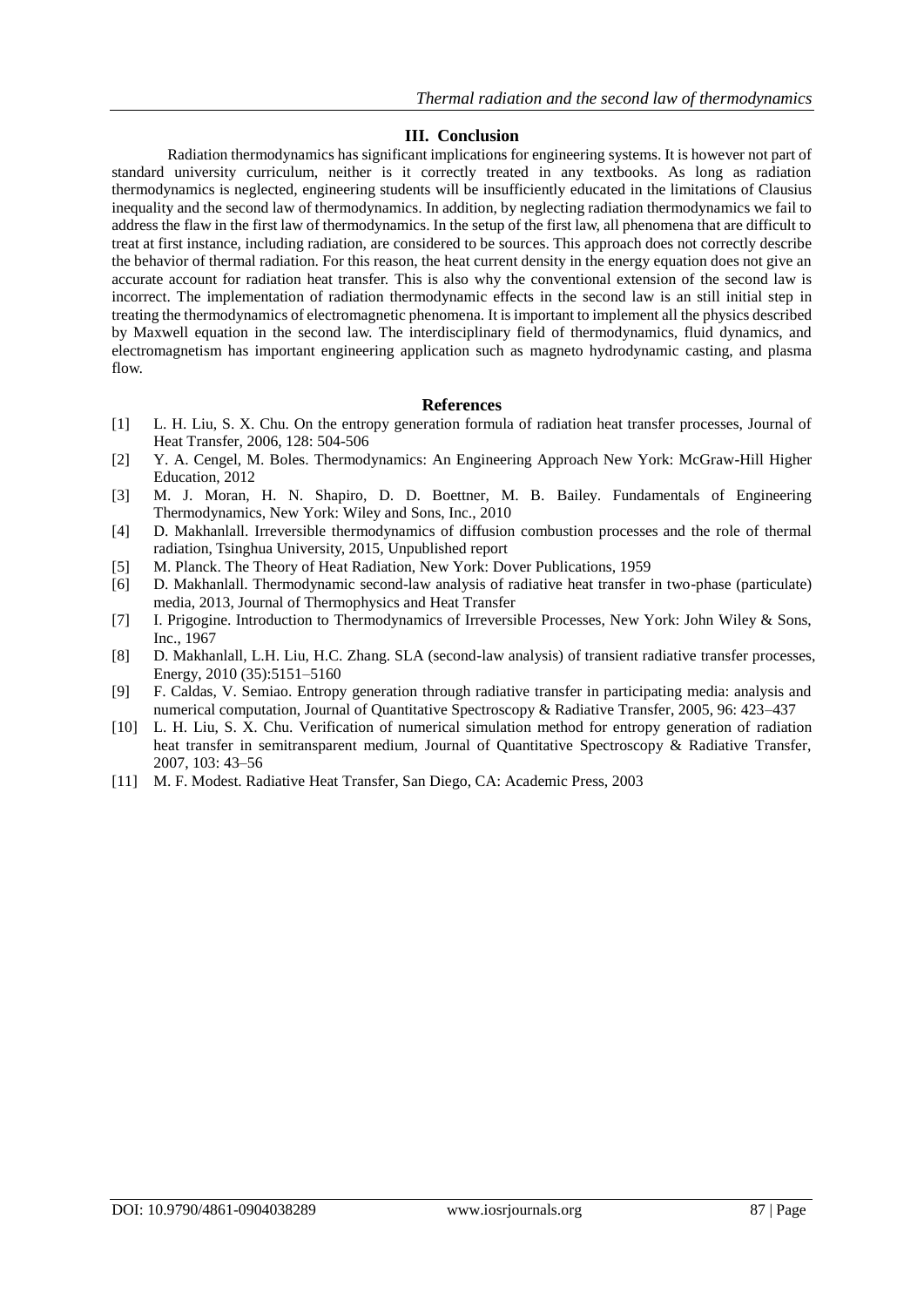

**Fig. 1** Entropy transfer in closed and open thermodynamic systems